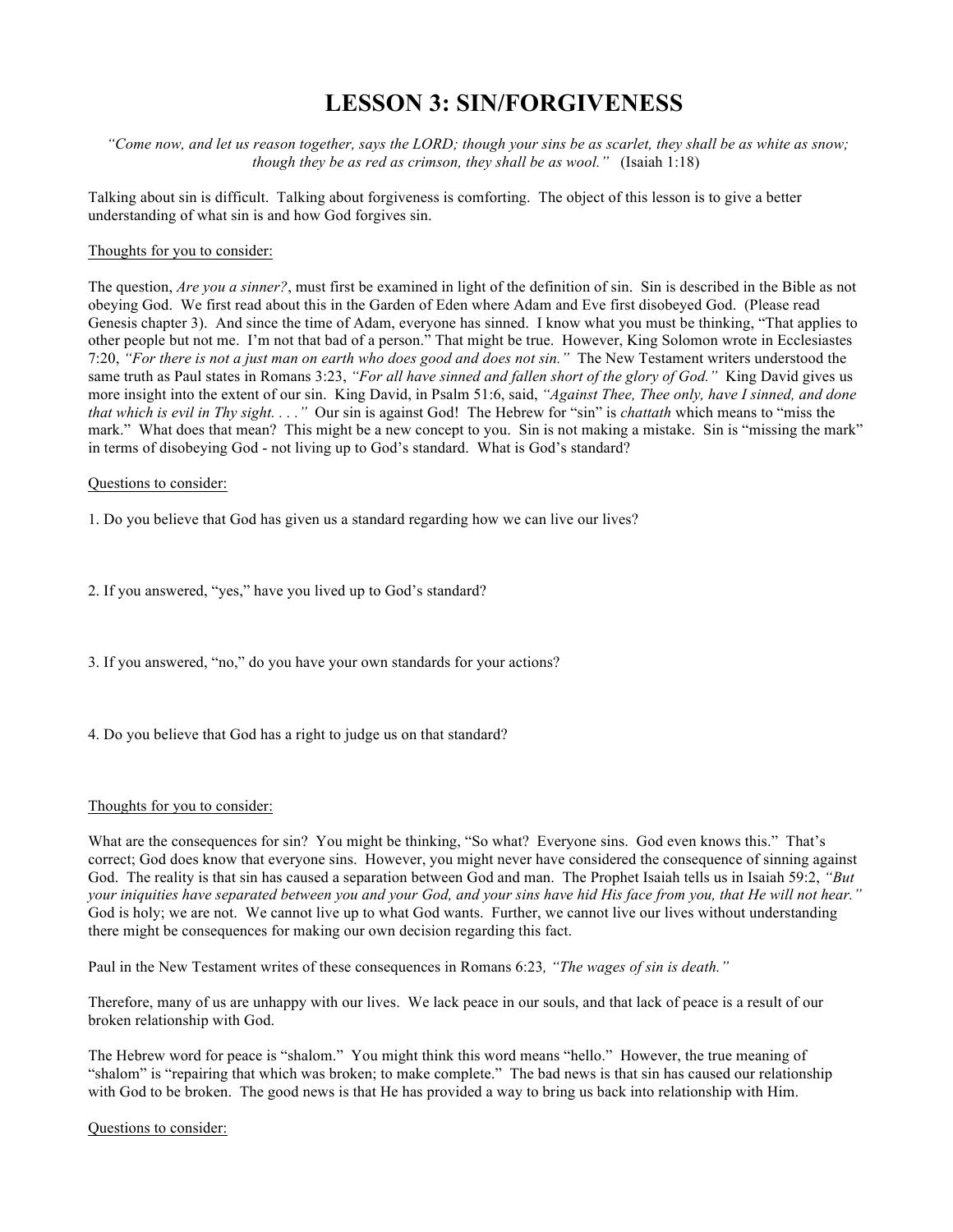1. As you view the problem of evil, human suffering, and experience an overall lack of peace, what are some alternatives to the Biblical view?

2. What is your view regarding the resolution of sin?

3. Has your view kept you from personal pain and broken relationships?

4. Do you think you have hurt God by your own sin?

5. Has anyone hurt you? How has that impacted you?

#### Thoughts for you to consider:

How does God forgive our sins? Many of us have attempted to make amends for wrongs we have committed through personal effort. Personal efforts may have included volunteering to a worthy cause, sacrificing our time or giving to charity. There is indeed merit attached to these endeavors; however, does God forgive us based on our good works? The Prophet Isaiah tells us how God looks upon our good works, *"We are all become as one that is unclean. And all our righteousnesses are as a polluted garment. . . ."* (Isaiah 64:5).

We have this sense that God judges us by our actions. We envision God weighing our good deeds against our bad deeds on a scale, and making a decision as to our passing or failing.

Over the years, the Rabbis have explained that on Rosh Hashanah God opens up the Book of Life. We have ten days for our names to be inscribed in the Book of Life before He closes the Book at the end of Yom Kippur/The Day of Atonement. We try our best to get our names written in the book of Life. It is as though we are working out our own atonement. Have you ever thought what this word "atonement" means? We know that the Rabbis encourage us to fast, attend services, and cry out to God for forgiveness. However, the answer is revealed in the name of the Holy Day itself, *Yom Kippur*. Kippur means "to cover" – specifically to cover with the blood from the sacrifice of an innocent animal. In the Torah, God is very specific regarding what happens on the Day of Atonement. In Leviticus 16:21 we read*, "And Aaron shall lay both his hands upon the head of the live goat, and confess over him all the iniquities of the children of Israe, and all their transgressions, even all their sins; and he shall put them upon the head of the goat, and shall send him away by the hand of an appointed man into the wilderness."*

In the New Testament we read in Romans 5:8, *"But God demonstrates His own love toward us in that while we were still sinners, Messiah died for us."*

## Questions to consider:

1. Do you pray to ask God to forgive you?

2. Do you think it's odd that God would sacrifice an animal (goat or lamb) to forgive you of your sins?